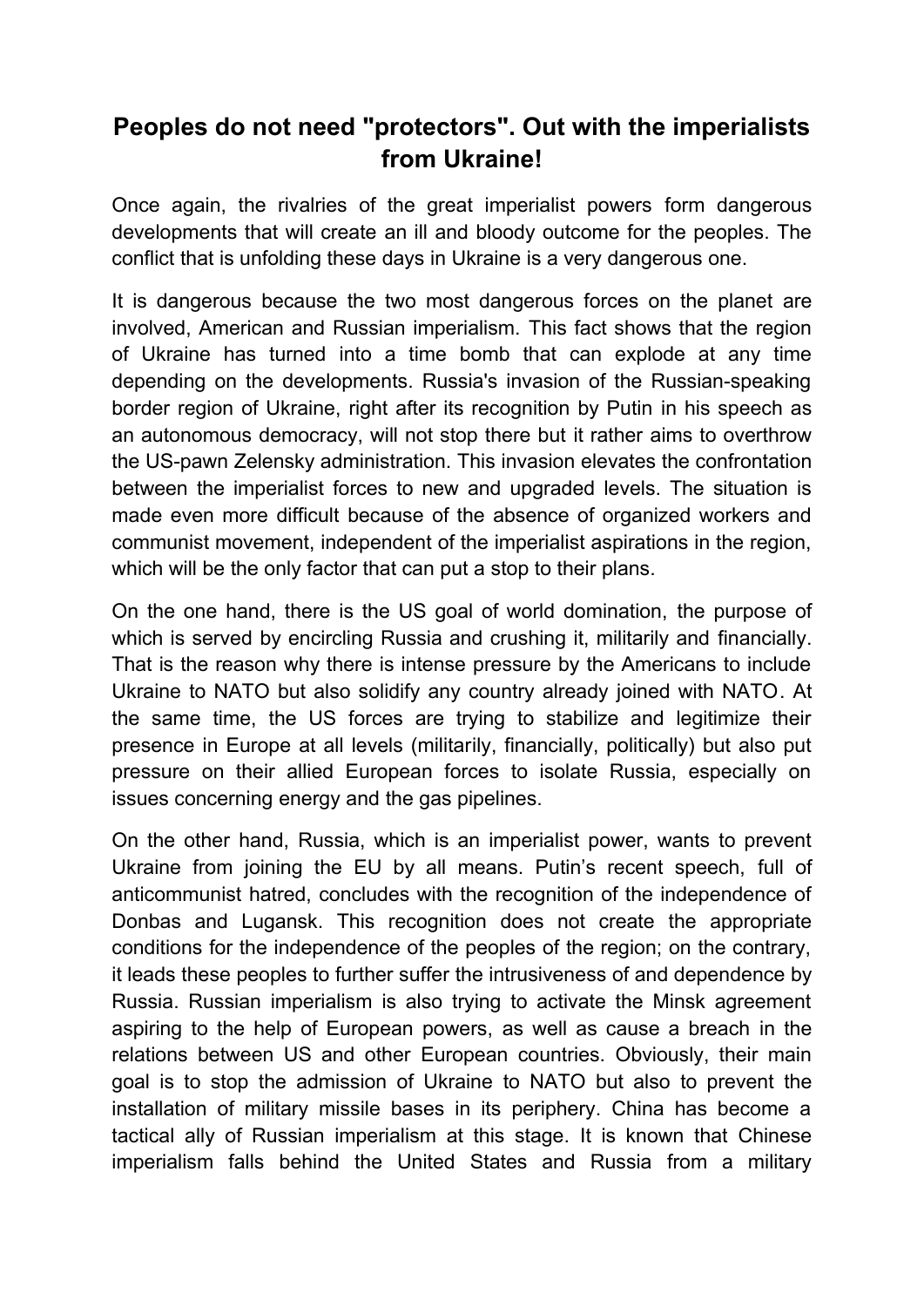perspective, despite its best efforts. However, pressure from the US superpower on a number of matters, has led them to use its military power, but mainly its advanced economic force in agreement, currently, with Russian imperialism. The Chinese leadership knows firsthand that not only does it still need the Russian war industry, but it looks forward to a joint response alongside Moscow, to the escalating US pressure, both through bilateral relations and the Shanghai Cooperation Organization. At the same time, China is trying to be present in the opening fronts (Balkans, Middle East, North Africa) by all menas, as well as approach the European powers and their markets through trade and economic agreements (i.e. silk road, One Belt One Road Project).

The Balkans are in the eye of the storm, too. Our country's bourgeoisie, which is tied to American and European imperialism, has also played its role in promoting the US and NATO plans in the region. The Prespes Agreement by the previous so called left-wing government of SYRIZA was nothing more than an attempt to attach Northern Macedonia to the "embrace" of NATO. This attempt is aggressively opposed by Russia, who strengthens the far-right party VRMP in response. A similar situation exists in other parts of the Balkans (Serbia, Albania, Kosovo). The wider Balkan region is a region of fierce conflict between the US and Russia and the political staff in these countries are deeply dependent and conflict for foreign interests. The US-Russia confrontation also intensifies the confrontation in the Mediterranean and the Greek-Turkish conflict. The armament programmes race between Greece and Turkey raises the tension. The new agreement on the American military bases in Greece, as well as the relations and the pressures that Turkey receives from Russia, produce the risk of war. At the same time, energy competitions are intertwined in all of the above. The recent shutdown of the certification of Nord stream 2 by Germany (the duration of which remains to be seen) on the occasion of Russia's position on the issue of Ukraine is indicative of the fact that the geostrategic crisis escalates the energy-economic dimension of the imperialists' conflicts and aspirations.

From this rivalry the peoples and the communist movement have nothing to gain and have no interest in choosing a side with the one or the other Imperialist. **The Russian and Ukrainian peoples are now being driven to become cannon fodder of an unjust and reactionary war, whether their leaders are involved as subordinates or protagonists.** On the contrary, the duty of the forces of the revolutionary communist movement today is to strengthen the anti-imperialist movement and to raise their voices, shouting **NO TO WAR** and **THE PEOPLE NEED NO PROTECTORS,** to oppose